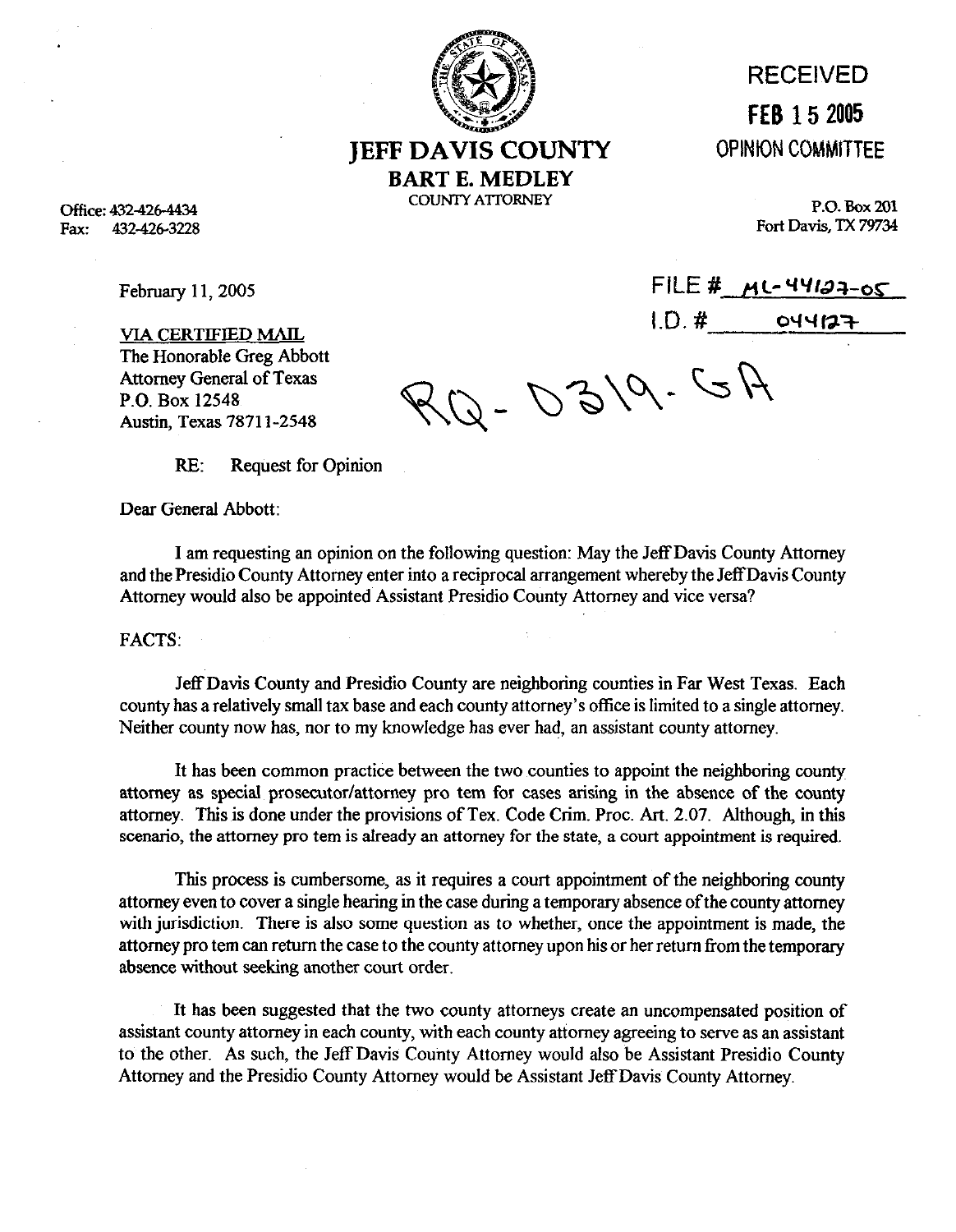Hon. Greg Abbott February 11,2005 Page 2

This arrangement would eliminate the need to appoint a special prosecutor to cover simple hearings arising during the temporary absence of the county attorney for vacation, sick leave, etc.. It would also eliminate the need to obtain permission from the court for the neighboring attorney to withdraw from the case once the county attorney returns.

One condition of such an arrangement would be that the appointment as Assistant County Attorney would only extend to criminal and juvenile matters, and would exclude any civil duties, such as reviewing contracts or advising the Commissioners Court.

## LEGAL ANALYSIS

The first hurdle the proposed arrangement would need to overcome would be Article XVI, Section 40 of the Texas Constitution, which prohibits any person from holding more than one civil office of emolument. I do not believe the proposed arrangement would run afoul of this provision, since an Assistant County Attorney does not hold a civil office of emolument. See Attorney General Letter Opinion 89-058 (assistant county attorney not a civil office of emolument).

Tex. Code Crim. Proc. Art. 2.07(b) prohibits payment of additional compensation to attorneys for the state appointed as attorneys pro tem, except expense reimbursement. The assistant county attorney positions do not currently exist, are not funded, and if created would be entirely without compensation or benefits of any kind, other than expense reimbursement. Thus, there would be no violation of this statutory prohibition.

The next question, of course, would be whether the two positions are incompatible. There would certainly be no issue of self-employment, as the two county attorneys hold separate offices in separate counties, with neither having jurisdiction or hiring authority over the other's office. The assistant county attorney would serve under the direction and at the pleasure of the county attorney for matters within that county. "

The analysis would seem then to turn on whether such an arrangement would create contlicting loyalties. As proposed, the assistant county attorney positions would be limited to criminal and juvenile prosecutions. In this regard, the duties ofthe two county attorneys are identical -to represent the State of Texas in the courts within their respective jurisdictions. In essence, the two are already co-counsel representing the same client.

Even if a request were made by the district attorney for the county attorney's office to assist in a felony case under Tex. Code Grim. Proc. Art. 2.02, there would be no contlict, as both counties are served by the same district attorney.

Certainly, if the assistant county attorney position involved civil duties, there would be a